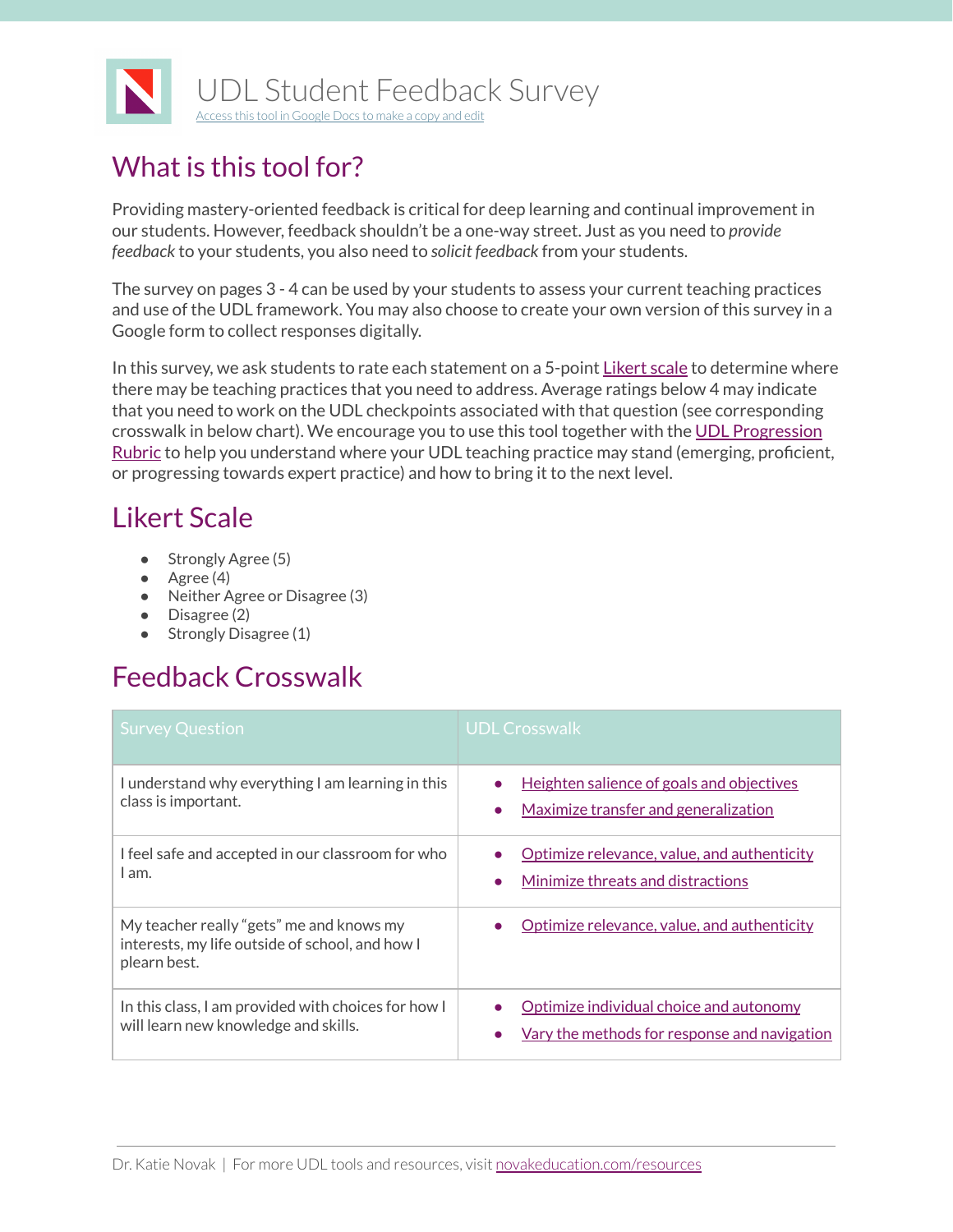

| <b>Survey Question</b>                                                                                                          | <b>UDL Crosswalk</b>                                                                                                                                          |
|---------------------------------------------------------------------------------------------------------------------------------|---------------------------------------------------------------------------------------------------------------------------------------------------------------|
| When I am having a difficult time in class, I know<br>what strategies and resources to use to get back<br>on track.             | <b>Facilitate personal coping skills and strategies</b>                                                                                                       |
| I love being a part of this classroom because the<br>community feels like a family.                                             | <b>Foster collaboration and community</b>                                                                                                                     |
| The class is designed so I always have the<br>support I need to challenge myself.                                               | <b>Build fluencies with graduated levels of</b><br>$\bullet$<br>support for practice and performance<br>Vary demands and resources to optimize<br>challenge   |
| My teacher is great at helping me to believe in<br>myself as a learner who can meet high<br>expectations.                       | Promote expectations and beliefs that<br>optimize motivation                                                                                                  |
| I receive helpful feedback and tips from my<br>teacher to help me reach my goals.                                               | Increase mastery-oriented feedback                                                                                                                            |
| I am provided with opportunities to reflect on<br>my learning and think about what I need to work<br>on to be a better learner. | Develop self-assessment and reflection                                                                                                                        |
| I am provided with choices in how I show what I<br>have learned.                                                                | Use multiple tools for construction and<br>composition                                                                                                        |
| I am allowed to use tools and technology to help<br>me learn and show what I have learned.                                      | Illustrate through multiple media<br>$\bullet$<br>Optimize access to tools and assistive<br>$\bullet$<br>technologies<br>Use multiple media for communication |
| I am encouraged to set goals for my learning<br>using my own interests.                                                         | Guide appropriate goal-setting                                                                                                                                |
| I am learning how to keep organized and create<br>action plans for completing my work.                                          | Support planning and strategy development<br>Facilitate managing information and<br>resources<br><b>Enhance capacity for monitoring progress</b>              |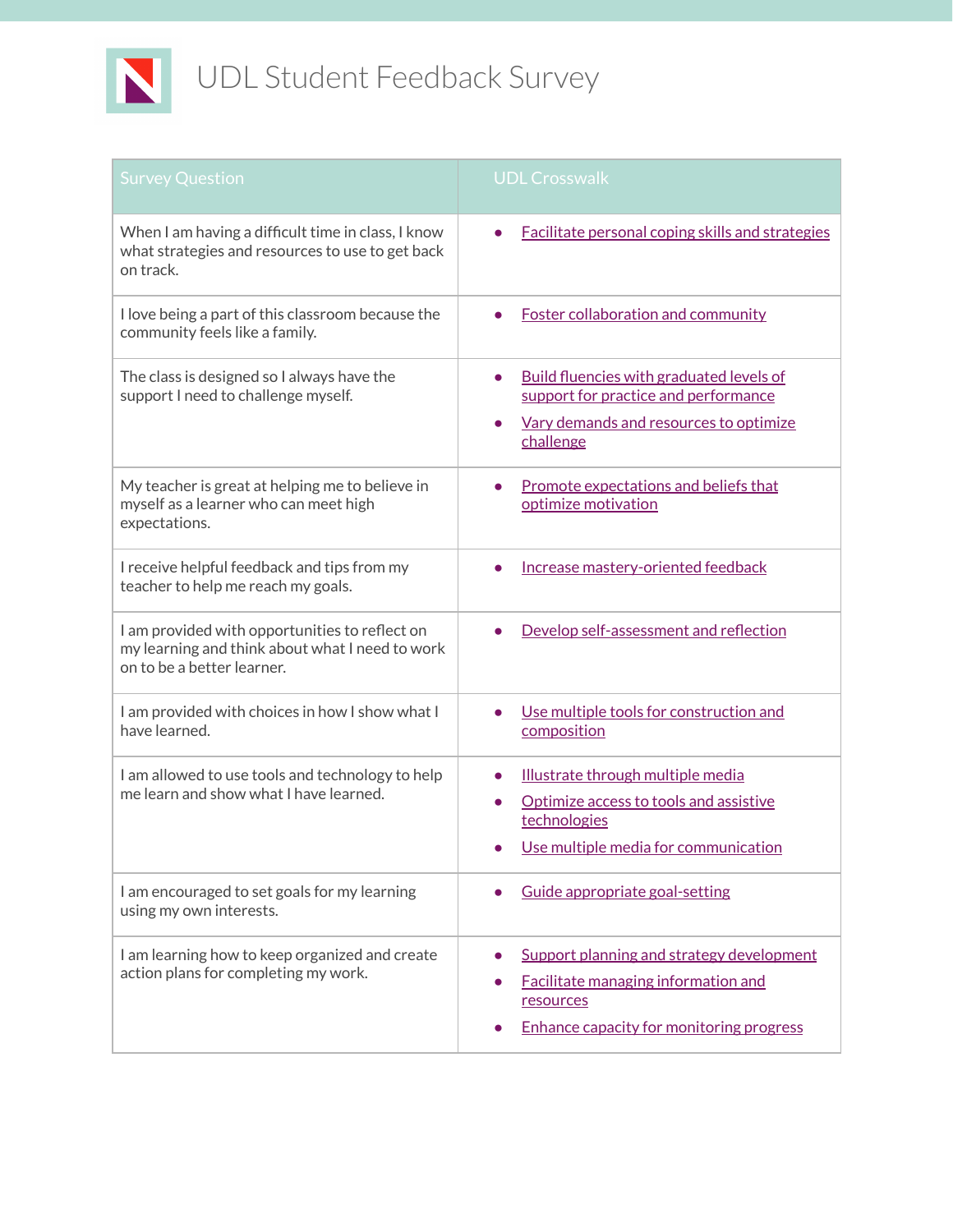

Please provide me with feedback about your learning! Read the statements below and then fill in the appropriate circle under your level of agreement with the statement. I truly value your voice and want to know how I can improve to be the best teacher I can be.

|                                                                                                                        | <b>Strongly</b><br><b>Agree</b> | <b>Agree</b> | <b>Neither</b><br><b>Agree or</b><br><b>Disagree</b> | <b>Disagree</b> | <b>Strongly</b><br><b>Disagree</b> |
|------------------------------------------------------------------------------------------------------------------------|---------------------------------|--------------|------------------------------------------------------|-----------------|------------------------------------|
| I understand why everything I<br>am learning in this class is<br>important.                                            |                                 |              |                                                      |                 |                                    |
| I feel safe and accepted in our<br>classroom for who I am.                                                             |                                 |              |                                                      |                 |                                    |
| My teacher really "gets" me<br>and knows my interests, my<br>life outside of school, and how<br>I learn best.          |                                 |              |                                                      |                 |                                    |
| In this class, I am provided with<br>choices for how I will learn<br>new knowledge and skills.                         |                                 |              |                                                      |                 |                                    |
| When I am having a difficult<br>time in class, I know what<br>strategies and resources to use<br>to get back on track. |                                 |              |                                                      |                 |                                    |
| I love being a part of this<br>classroom because the<br>community feels like a family.                                 |                                 |              |                                                      |                 |                                    |
| The class is designed so I<br>always have the support I need<br>in order to challenge myself.                          |                                 |              |                                                      |                 |                                    |
| My teacher is great at helping<br>me to believe in myself as a<br>learner who can meet high<br>expectations.           |                                 |              |                                                      |                 |                                    |